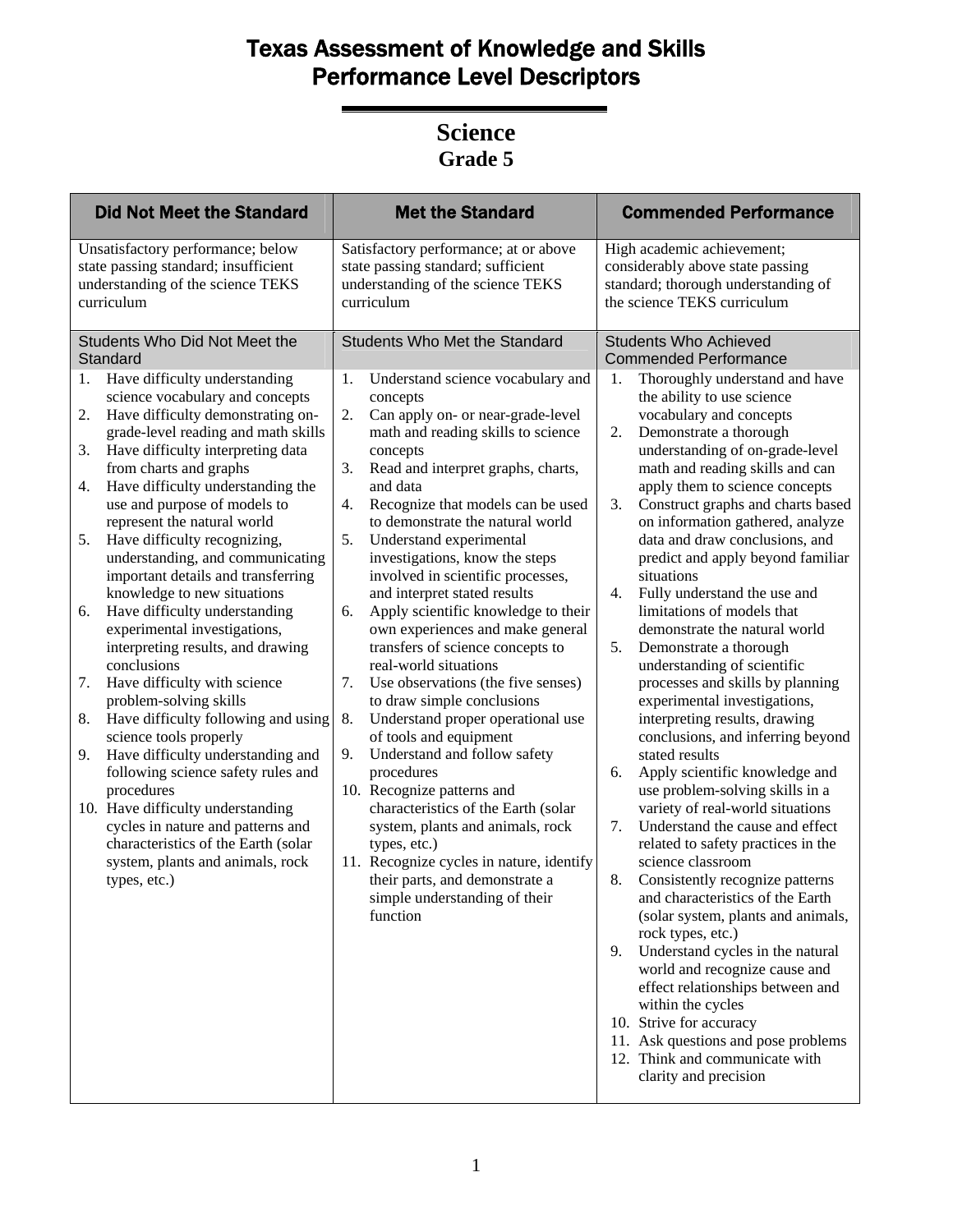| <b>Did Not Meet the Standard</b>                                                                                                                                                                                                                                                                                                                                                                                                                                                                                                                                                                                                                                                                                                                                                                                                                                                                                                                                                                                                                                                                                                                                                                                                                                                                           | <b>Met the Standard</b>                                                                                                                                                                                                                                                                                                                                                                                                                                                                                                                                                                                                                                                                                                                                                                                                                                                                                                                                                                                                                                                                 | <b>Commended Performance</b>                                                                                                                                                                                                                                                                                                                                                                                                                                                                                                                                                                                                                                                                                                                                                                                                                                                                                                                                                                                                                                                                                                                                                                                   |  |
|------------------------------------------------------------------------------------------------------------------------------------------------------------------------------------------------------------------------------------------------------------------------------------------------------------------------------------------------------------------------------------------------------------------------------------------------------------------------------------------------------------------------------------------------------------------------------------------------------------------------------------------------------------------------------------------------------------------------------------------------------------------------------------------------------------------------------------------------------------------------------------------------------------------------------------------------------------------------------------------------------------------------------------------------------------------------------------------------------------------------------------------------------------------------------------------------------------------------------------------------------------------------------------------------------------|-----------------------------------------------------------------------------------------------------------------------------------------------------------------------------------------------------------------------------------------------------------------------------------------------------------------------------------------------------------------------------------------------------------------------------------------------------------------------------------------------------------------------------------------------------------------------------------------------------------------------------------------------------------------------------------------------------------------------------------------------------------------------------------------------------------------------------------------------------------------------------------------------------------------------------------------------------------------------------------------------------------------------------------------------------------------------------------------|----------------------------------------------------------------------------------------------------------------------------------------------------------------------------------------------------------------------------------------------------------------------------------------------------------------------------------------------------------------------------------------------------------------------------------------------------------------------------------------------------------------------------------------------------------------------------------------------------------------------------------------------------------------------------------------------------------------------------------------------------------------------------------------------------------------------------------------------------------------------------------------------------------------------------------------------------------------------------------------------------------------------------------------------------------------------------------------------------------------------------------------------------------------------------------------------------------------|--|
| Unsatisfactory performance; below state<br>passing standard; insufficient<br>understanding of the science TEKS<br>curriculum                                                                                                                                                                                                                                                                                                                                                                                                                                                                                                                                                                                                                                                                                                                                                                                                                                                                                                                                                                                                                                                                                                                                                                               | Satisfactory performance; at or above<br>state passing standard; sufficient<br>understanding of the science TEKS<br>curriculum                                                                                                                                                                                                                                                                                                                                                                                                                                                                                                                                                                                                                                                                                                                                                                                                                                                                                                                                                          | High academic achievement;<br>considerably above state passing<br>standard; thorough understanding of<br>the science TEKS curriculum                                                                                                                                                                                                                                                                                                                                                                                                                                                                                                                                                                                                                                                                                                                                                                                                                                                                                                                                                                                                                                                                           |  |
| Students Who Did Not Meet the                                                                                                                                                                                                                                                                                                                                                                                                                                                                                                                                                                                                                                                                                                                                                                                                                                                                                                                                                                                                                                                                                                                                                                                                                                                                              | <b>Students Who Met the Standard</b>                                                                                                                                                                                                                                                                                                                                                                                                                                                                                                                                                                                                                                                                                                                                                                                                                                                                                                                                                                                                                                                    | <b>Students Who Achieved</b>                                                                                                                                                                                                                                                                                                                                                                                                                                                                                                                                                                                                                                                                                                                                                                                                                                                                                                                                                                                                                                                                                                                                                                                   |  |
| Standard<br>Have difficulty understanding science<br>1.<br>vocabulary and content<br>Have difficulty reading and<br>2.<br>demonstrating on-grade-level math<br>skills<br>Have difficulty determining cause and<br>3.<br>effect and solving problems because<br>of weak critical-thinking skills<br>Have difficulty with graphs, charts,<br>4.<br>tables, and transferring information<br>Have difficulty with the<br>5.<br>organizational skills needed to plan an<br>experiment<br>Have difficulty interpreting/analyzing<br>6.<br>data and drawing conclusions<br>Have difficulty with scales and<br>7.<br>measuring<br>Have difficulty with attention to detail<br>8.<br>Have difficulty recognizing patterns<br>9.<br>and processes most of the time<br>10. Have difficulty choosing proper lab<br>equipment<br>11. Have difficulty demonstrating an<br>understanding of proper safety<br>procedures<br>12. Have difficulty distinguishing what is<br>important from what is not important<br>13. Have difficulty transferring skills and<br>applying content within science<br>disciplines<br>14. Have difficulty making connections in<br>post-lab activities<br>15. Have difficulty making connections<br>between concepts and content<br>16. Have difficulty integrating processes<br>with content | Use scientific vocabulary<br>1.<br>appropriately most of the time<br>$\overline{2}$ .<br>Use mathematics to solve<br>scientific problems<br>Can identify cause and effect<br>3.<br>Read and interpret graphs<br>4.<br>accurately<br>5.<br>Understand experimental design<br>and can organize an experiment<br>Recognize variables<br>6.<br>Collect and organize data<br>7.<br>appropriately<br>Make predictions and form<br>8.<br>hypotheses<br>Conduct some scientific research<br>9.<br>10. Make accurate measurements<br>11. Recognize patterns and processes<br>(of all science cycles)<br>12. Make inferences and draw<br>conclusions from information<br>presented<br>13. Know how to select and use the<br>appropriate lab equipment<br>14. Follow specified safety<br>procedures<br>15. Understand representation of<br>models<br>16. Use technology appropriately<br>17. Make connections with post-lab<br>activities most of the time<br>18. Apply science concepts to real-<br>life situations and problems<br>19. Integrate processes with content<br>into various contexts | <b>Commended Performance</b><br>1.<br>Recognize, use, apply and<br>interpret appropriate science<br>vocabulary as related to content.<br>2.<br>Internalize scientific concepts<br>3.<br>Exhibit critical-thinking skills<br>and can solve multi-step<br>problems<br>Determine what is needed to<br>4.<br>interpret data and set up<br>appropriate tables and charts<br>5.<br>Generate answers without being<br>given answer choices<br>Independently design and<br>6.<br>perform scientific investigations<br>7.<br>Extrapolate and make predictions<br>from collected data<br>Conduct experiments successfully<br>8.<br>using proper lab procedures<br>Figure out answers based on prior<br>9.<br>knowledge<br>10. Distinguish between extraneous<br>and pertinent information<br>11. Apply and transfer prior<br>knowledge<br>12. Synthesize two or more concepts<br>at the same time<br>13. Remember facts/details/content<br>14. Use technology in scientific<br>investigations<br>15. Understand the relationships and<br>see the connections between<br>concepts<br>16. Transfer information to a<br>different situation or context<br>17. Evaluate situations and draw<br>conclusions in new situations |  |
| 17. Have difficulty remembering what has<br>been learned                                                                                                                                                                                                                                                                                                                                                                                                                                                                                                                                                                                                                                                                                                                                                                                                                                                                                                                                                                                                                                                                                                                                                                                                                                                   |                                                                                                                                                                                                                                                                                                                                                                                                                                                                                                                                                                                                                                                                                                                                                                                                                                                                                                                                                                                                                                                                                         |                                                                                                                                                                                                                                                                                                                                                                                                                                                                                                                                                                                                                                                                                                                                                                                                                                                                                                                                                                                                                                                                                                                                                                                                                |  |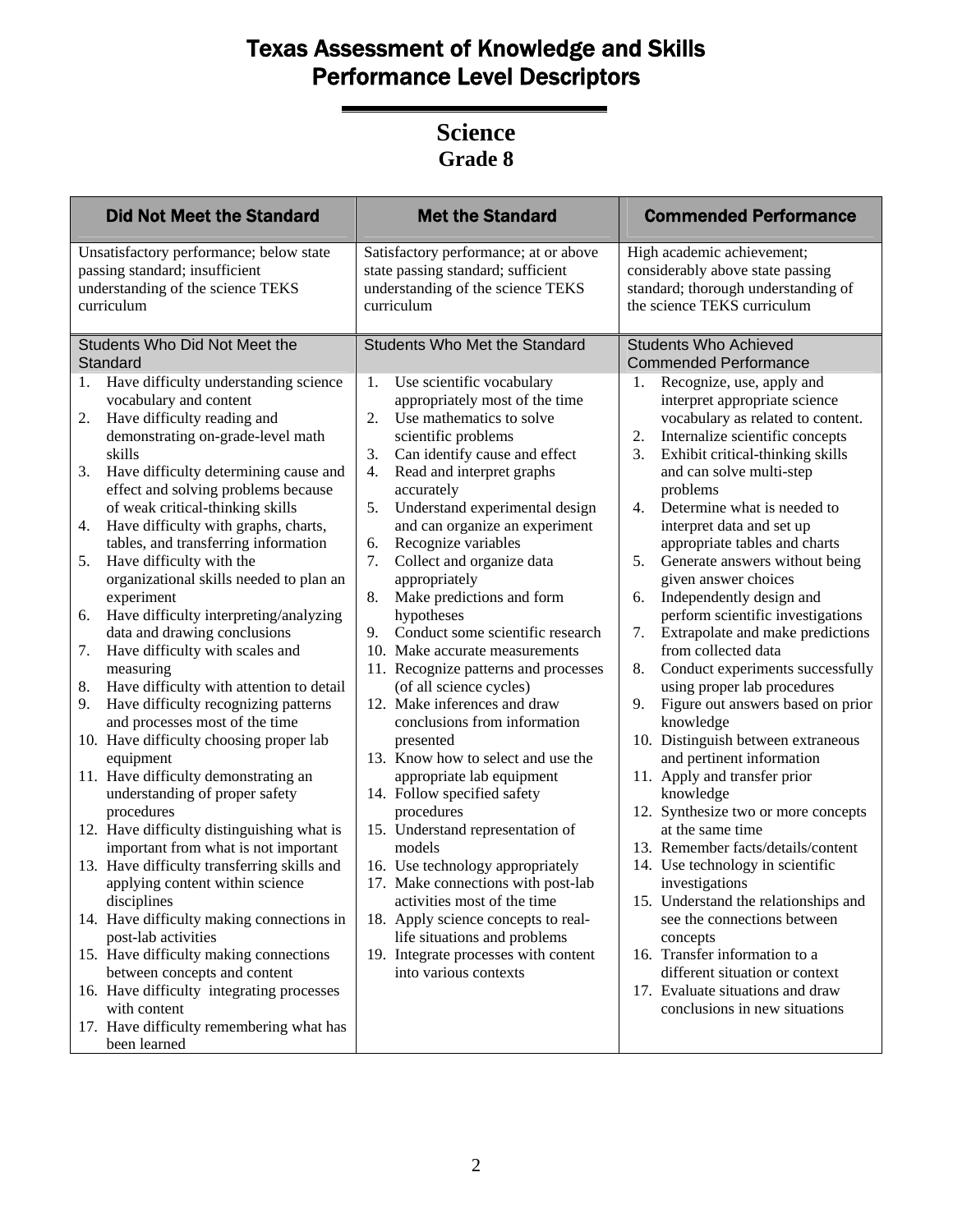| <b>Did Not Meet the Standard</b>                                                                                               | <b>Met the Standard</b>                                                                                                                    | <b>Commended Performance</b>                                                                             |  |  |
|--------------------------------------------------------------------------------------------------------------------------------|--------------------------------------------------------------------------------------------------------------------------------------------|----------------------------------------------------------------------------------------------------------|--|--|
| Unsatisfactory performance; below                                                                                              | Satisfactory performance; at or above                                                                                                      | High academic achievement;                                                                               |  |  |
| state passing standard; insufficient                                                                                           | state passing standard; sufficient                                                                                                         | considerably above state passing                                                                         |  |  |
| understanding of the science TEKS                                                                                              | understanding of the science TEKS                                                                                                          | standard; thorough understanding of                                                                      |  |  |
| curriculum                                                                                                                     | curriculum                                                                                                                                 | the science TEKS curriculum                                                                              |  |  |
| Students Who Did Not Meet the<br><b>Standard</b>                                                                               | <b>Students Who Met the Standard</b>                                                                                                       | <b>Students Who Achieved</b><br><b>Commended Performance</b>                                             |  |  |
| Have difficulty using science                                                                                                  | Recognize and use appropriate                                                                                                              | Recognize, use, apply, and                                                                               |  |  |
| 1.                                                                                                                             | 1.                                                                                                                                         | 1.                                                                                                       |  |  |
| vocabulary and appropriate                                                                                                     | science vocabulary as related to                                                                                                           | interpret appropriate science                                                                            |  |  |
| reading and math skills                                                                                                        | content                                                                                                                                    | vocabulary as related to content                                                                         |  |  |
| Have difficulty interpreting                                                                                                   | Read and interpret a graph or                                                                                                              | 2.                                                                                                       |  |  |
| 2.                                                                                                                             | 2.                                                                                                                                         | Read, interpret, apply, and                                                                              |  |  |
| graphs, charts, diagrams, and                                                                                                  | chart with two variables                                                                                                                   | summarize scientific literature                                                                          |  |  |
| models                                                                                                                         | 3.                                                                                                                                         | 3.                                                                                                       |  |  |
| Have difficulty with organization                                                                                              | Understand how various charts                                                                                                              | Understand and interpret how                                                                             |  |  |
| 3.                                                                                                                             | and models are used in science                                                                                                             | more complex charts and models                                                                           |  |  |
| Have difficulty recognizing,                                                                                                   | Develop the ability to select,                                                                                                             | are used in science                                                                                      |  |  |
| 4.                                                                                                                             | 4.                                                                                                                                         | Interpret and construct graphs and                                                                       |  |  |
| understanding and communicating                                                                                                | rearrange, and use a formula to                                                                                                            | 4.                                                                                                       |  |  |
| important details                                                                                                              | solve for unknown variables                                                                                                                | charts with multiple variables                                                                           |  |  |
| Have difficulty using simple                                                                                                   | 5.                                                                                                                                         | Select, use, and rearrange                                                                               |  |  |
| 5.                                                                                                                             | Develop the ability solve multi-                                                                                                           | 5.                                                                                                       |  |  |
| formulas and performing one- or                                                                                                | step problems (e.g., balancing and                                                                                                         | formulas to solve for unknown                                                                            |  |  |
| two-step calculations                                                                                                          | interpreting simple chemical                                                                                                               | variables                                                                                                |  |  |
| Have difficulty persisting when<br>6.<br>faced with complex tasks and<br>mathematical problems                                 | equations)<br>Collect and organize data<br>6.<br>Measure with general precision<br>7.                                                      | Distinguish between relevant and<br>6.<br>irrelevant data<br>7.<br>Measure with tools and equipment      |  |  |
| Have difficulty measuring with<br>7.<br>precision instruments,<br>distinguishing between<br>appropriate tools and safely using | using various common science<br>tools (e.g., metric ruler, graduated<br>cylinder, and balance)<br>Develop the ability to recognize a<br>8. | of varying precisions<br>Solve multi-step problems<br>8.<br>9.<br>Show persistence in problem<br>solving |  |  |
| scientific equipment and tools<br>8.<br>Have difficulty collecting,                                                            | testable hypothesis, make proper<br>observations, and arrive at a valid                                                                    | 10. Collect, organize, and interpret<br>data independently                                               |  |  |
| organizing, and interpreting data<br>9.<br>Have difficulty justifying<br>conclusions                                           | conclusion<br>Safely use appropriate scientific<br>9.<br>tools and equipment (e.g.,                                                        | 11. Make proper observations, arrive<br>at testable hypotheses, and<br>communicate valid conclusions     |  |  |
| 10. Have difficulty generalizing                                                                                               | microscope)                                                                                                                                | 12. Select and safely use appropriate                                                                    |  |  |
| information and making                                                                                                         | 10. Group based on general                                                                                                                 | tools and equipment for complex                                                                          |  |  |
| connections to real-world                                                                                                      | characteristics (e.g., matter,                                                                                                             | tasks                                                                                                    |  |  |
| situations or within and across<br>curriculum disciplines                                                                      | plants, animals)<br>11. Interpret energy transfer within<br>various science disciplines                                                    | 13. Compare, contrast, and group<br>according to specific<br>characteristics                             |  |  |
| 11. Have difficulty understanding the<br>use and purpose of models to<br>represent the natural world                           | 12. Understand, interpret, and use the<br>concepts of motion, forces, and                                                                  | 14. Understand the properties,<br>structures, and interactions of                                        |  |  |
| 12. Have difficulty grouping                                                                                                   | energy                                                                                                                                     | matter (e.g., periodic trends,                                                                           |  |  |
| according to general                                                                                                           | 13. Understand the significance of                                                                                                         | balancing equations)                                                                                     |  |  |
| characteristics                                                                                                                | structures and adaptations of                                                                                                              | 15. Understand the concepts of                                                                           |  |  |
| 13. Have difficulty identifying trends,                                                                                        | living systems and apply                                                                                                                   | motion, forces, and energy                                                                               |  |  |
| patterns, and relationships                                                                                                    | knowledge across levels of                                                                                                                 | 16. Evaluate the significance of                                                                         |  |  |
| 14. Have difficulty understanding the                                                                                          | organization (from the single cell                                                                                                         | structures and adaptations of                                                                            |  |  |
| concepts of motion, forces, and                                                                                                | to the ecosystem)                                                                                                                          | living systems and apply                                                                                 |  |  |
| energy                                                                                                                         | 14. Understand the properties,                                                                                                             | knowledge across levels of                                                                               |  |  |
| 15. Have difficulty understanding the                                                                                          | structures, and interactions of                                                                                                            | organization (from the single cell                                                                       |  |  |
| properties, structures, and                                                                                                    | matter (e.g., periodic trends,                                                                                                             | to the ecosystem)                                                                                        |  |  |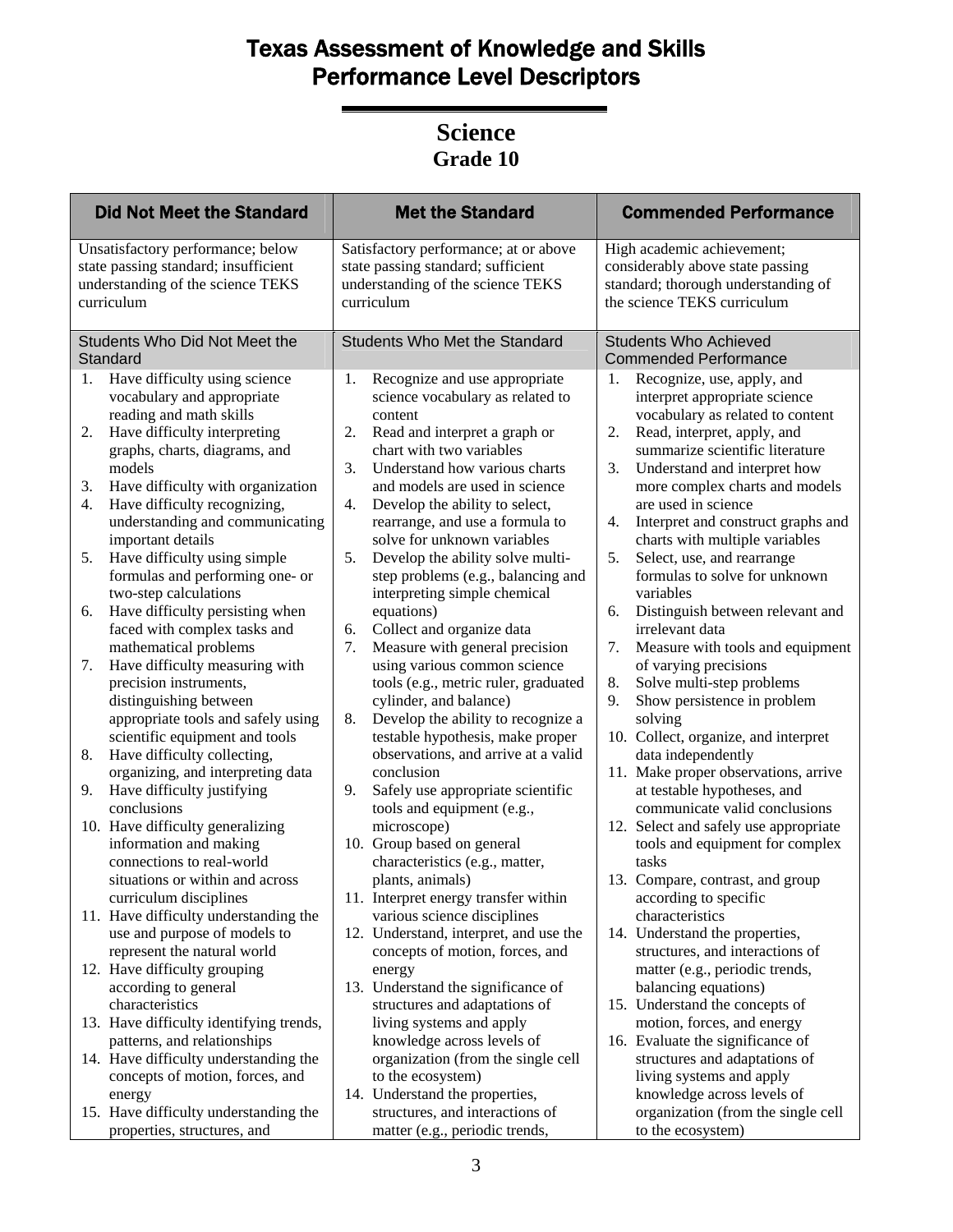| interactions of matter (e.g.,<br>periodic trends, balancing<br>equations)<br>16. Have difficulty interpreting basic<br>energy transfers within specific<br>science disciplines (e.g.,<br>photosynthesis)<br>17. Have difficulty understanding the<br>significance of structures and<br>adaptations of living systems and<br>applying knowledge across levels<br>of organization (from the single<br>cell to the ecosystem) | balancing equations)<br>15. Apply information to new<br>situations and make connections<br>across various science disciplines<br>and real-world situations | 17. Apply information to new<br>situations<br>18. Make connections across<br>scientific disciplines, search for<br>additional information, and apply<br>to real-world situations |
|----------------------------------------------------------------------------------------------------------------------------------------------------------------------------------------------------------------------------------------------------------------------------------------------------------------------------------------------------------------------------------------------------------------------------|------------------------------------------------------------------------------------------------------------------------------------------------------------|----------------------------------------------------------------------------------------------------------------------------------------------------------------------------------|
|                                                                                                                                                                                                                                                                                                                                                                                                                            |                                                                                                                                                            |                                                                                                                                                                                  |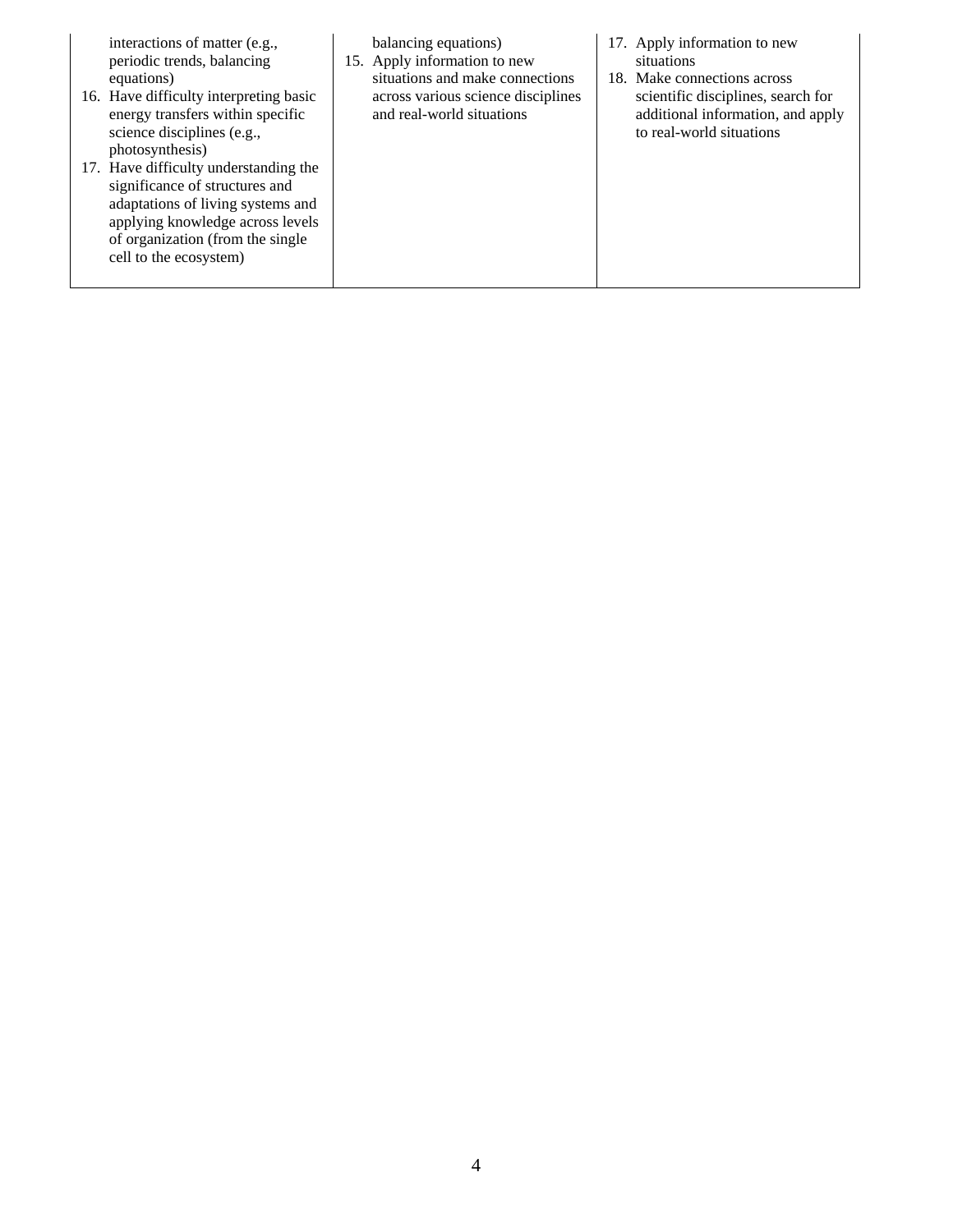| <b>Did Not Meet the Standard</b>                                                                                                                                                                                           |                                                                                                               | <b>Met the Standard</b> |                                                                                                                                                                                                                                                | <b>Commended Performance</b> |                                                                                                                                                                                                                                       |
|----------------------------------------------------------------------------------------------------------------------------------------------------------------------------------------------------------------------------|---------------------------------------------------------------------------------------------------------------|-------------------------|------------------------------------------------------------------------------------------------------------------------------------------------------------------------------------------------------------------------------------------------|------------------------------|---------------------------------------------------------------------------------------------------------------------------------------------------------------------------------------------------------------------------------------|
| Unsatisfactory performance; below state<br>passing standard; insufficient understanding<br>of the science TEKS curriculum                                                                                                  |                                                                                                               |                         | Satisfactory performance; at or above<br>state passing standard; a sufficient<br>understanding of the science TEKS<br>curriculum                                                                                                               |                              | High academic achievement;<br>considerably above state passing<br>standard; a thorough understanding of<br>the science TEKS curriculum                                                                                                |
| Students Who Did Not Meet the<br>Standard                                                                                                                                                                                  |                                                                                                               |                         | <b>Students Who Met the Standard</b>                                                                                                                                                                                                           |                              | <b>Students Who Achieved</b><br><b>Commended Performance</b>                                                                                                                                                                          |
| 1. Have difficulty using science<br>and math skills<br>2.<br>charts, diagrams, and models<br>Have difficulty with organization<br>3.<br>Have difficulty recognizing,<br>4.                                                 | vocabulary and appropriate reading<br>Have difficulty interpreting graphs,<br>understanding and communicating | 1.<br>2.<br>3.<br>4.    | Recognize and use appropriate<br>science vocabulary as related to<br>content<br>Read and interpret graphs or charts<br>with two variables<br>Understand how various charts and<br>models are used in science<br>Develop the ability to select, | 1.<br>2.<br>3.               | Recognize, use, apply, and<br>interpret appropriate science<br>vocabulary as related to content<br>Interpret and construct graphs<br>and charts with multiple<br>variables<br>Understand and interpret how<br>more complex charts and |
| important details<br>Have difficulty using simple<br>5.<br>formulas and performing one- or<br>two-step calculations<br>6.                                                                                                  | Have difficulty following through<br>when faced with complex tasks and                                        | 5.                      | rearrange, and use a formula to<br>solve for unknown variables<br>Develop the ability to solve multi-<br>step problems (e.g., balancing and<br>interpreting simple chemical<br>equations)                                                      | 4.<br>5.                     | models are used in science<br>Select, use, and rearrange<br>formulas to solve for unknown<br>variables<br>Read, interpret, apply, and<br>summarize scientific literature                                                              |
| mathematical problems<br>7.<br>Have difficulty collecting,<br>organizing, and interpreting data<br>Have difficulty measuring with<br>8.                                                                                    | precision instruments, distinguishing<br>between appropriate tools, and safely                                | 6.<br>7.<br>8.          | Collect and organize data<br>Measure with general precision<br>using various common science<br>tools (e.g., metric ruler, graduated<br>cylinder, and balance)<br>Develop the ability to recognize a                                            | 6.<br>7.<br>8.<br>9.         | Distinguish between relevant<br>and irrelevant data<br>Solve multi-step problems<br>Show persistence in problem<br>solving<br>Collect, organize, and interpret                                                                        |
| tools<br>Have difficulty justifying<br>9.<br>conclusions<br>10. Have difficulty generalizing                                                                                                                               | using both scientific equipment and<br>information and making connections                                     | 9.                      | testable hypothesis, make proper<br>observations, and arrive at a valid<br>conclusion<br>Use appropriate scientific tools and<br>equipment safely (e.g., microscope)<br>10. Group based on general                                             |                              | data independently<br>10. Measure with tools and<br>equipment of varying precisions<br>11. Make proper observations,<br>arrive at testable hypotheses,<br>and communicate valid                                                       |
| across curriculum disciplines<br>11. Have difficulty understanding the use<br>the natural world                                                                                                                            | to real world situations or within and<br>and purpose of models to represent                                  |                         | characteristics (e.g., matter, plants,<br>animals)<br>11. Interpret energy transfer within<br>various science disciplines<br>12. Understand, interpret, and use the                                                                            |                              | conclusions<br>12. Select and safely use<br>appropriate tools and equipment<br>for complex tasks<br>13. Compare, contrast, and group                                                                                                  |
| 12. Have difficulty grouping according<br>to general characteristics<br>13. Have difficulty identifying trends,<br>patterns, and relationships<br>14. Have difficulty understanding the<br>concepts of motion, forces, and |                                                                                                               |                         | concepts of motion, forces, and<br>energy<br>13. Understand the significance of<br>structures and adaptations of living<br>systems and apply knowledge<br>across levels of organization (from                                                  |                              | according to specific<br>characteristics<br>14. Understand the properties,<br>structures, and interactions of<br>matter (e.g., periodic trends,<br>balancing equations)                                                               |
| energy<br>15. Have difficulty understanding the<br>of matter (e.g., periodic trends,<br>balancing equations)<br>16. Have difficulty interpreting basic                                                                     | properties, structures, and interactions                                                                      |                         | the single cell to the ecosystem)<br>14. Understand the properties,<br>structures, and interactions of matter<br>(e.g., periodic trends, balancing<br>equations)<br>15. Apply information to new                                               |                              | 15. Understand the concepts of<br>motion, forces, and energy<br>16. Evaluate the significance of<br>structures and adaptations of<br>living systems and apply<br>knowledge across levels of                                           |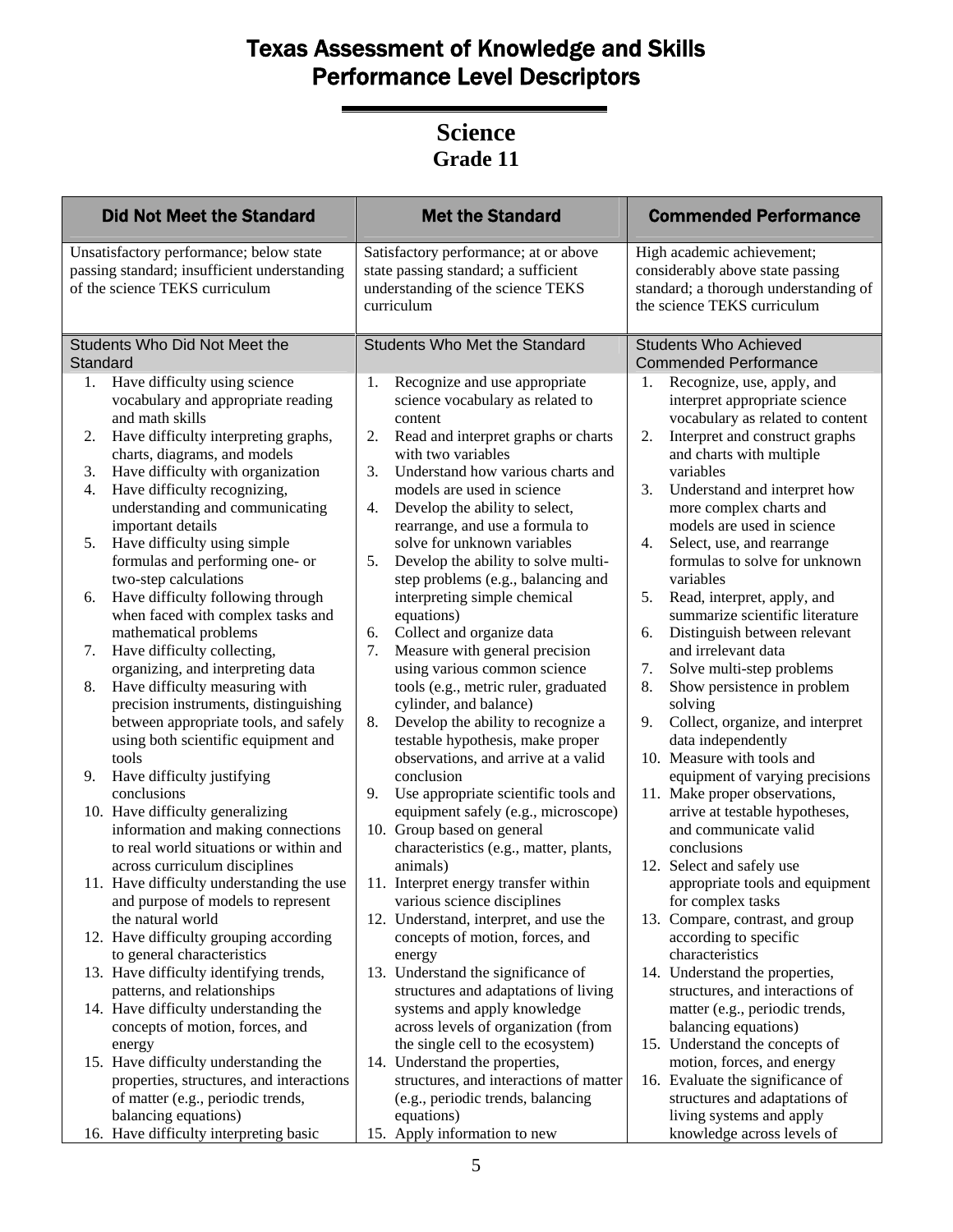energy transfers within specific science disciplines (e.g., photosynthesis)

17. Have difficulty understanding the significance of structures and adaptations of living systems and have difficulty applying knowledge across levels of organization (from the single cell to the ecosystem)

situations and make connections across various science disciplines and real-world situations

16. Read and interpret scientific literature

organization (from the single cell to the ecosystem)

- 17. Apply information to new situations
- 18. Make connections across scientific disciplines, search for additional information, and apply to real-world situations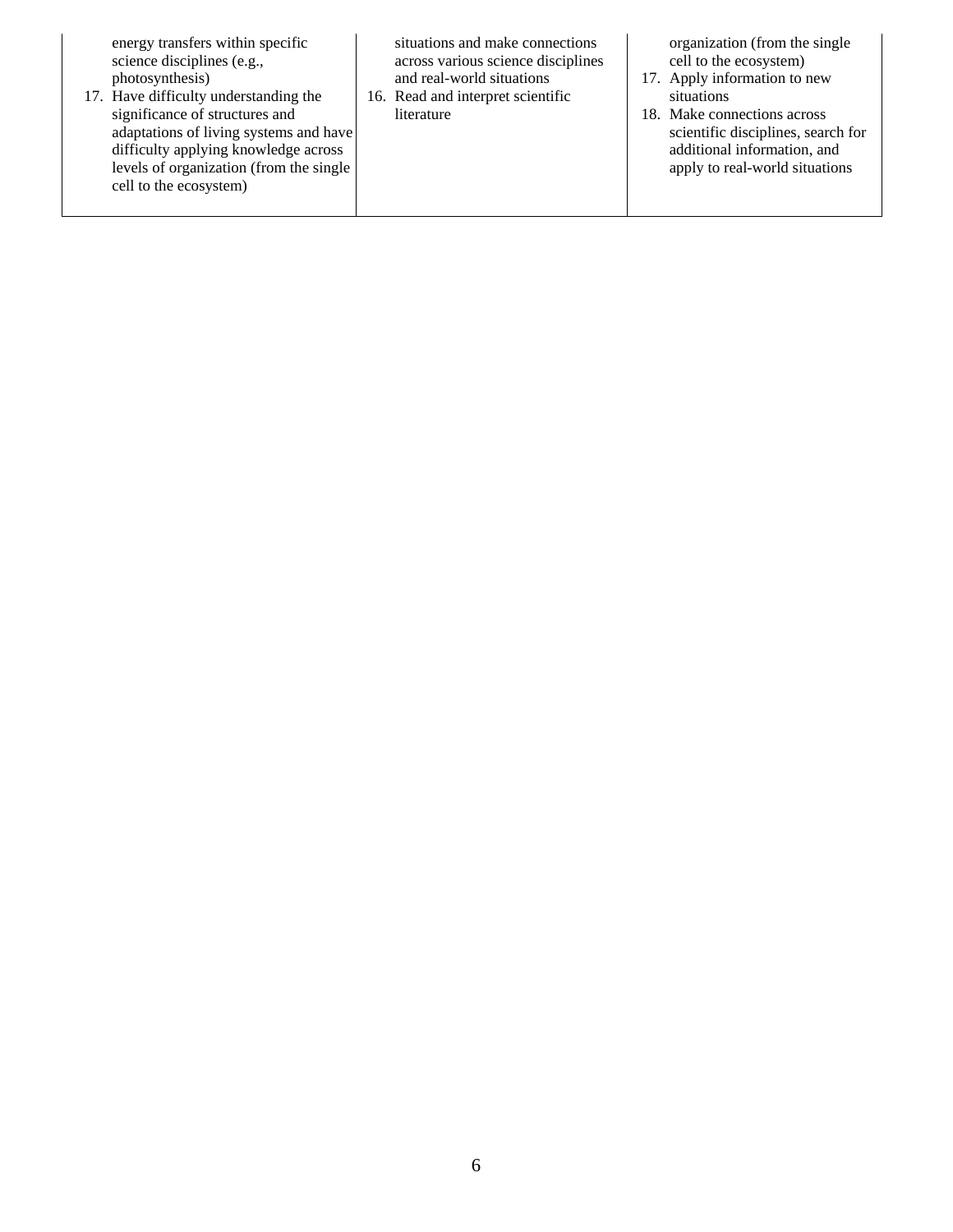# Texas Assessment of Knowledge and Skills Distinguishing Features

### **Science**

| <b>GRADE 5</b>                                                                                                                                                                                                                                                                                                                                                                                                                                         | <b>GRADE 8</b>                                                                                                                                                                                                                                                                                                                                                                            |
|--------------------------------------------------------------------------------------------------------------------------------------------------------------------------------------------------------------------------------------------------------------------------------------------------------------------------------------------------------------------------------------------------------------------------------------------------------|-------------------------------------------------------------------------------------------------------------------------------------------------------------------------------------------------------------------------------------------------------------------------------------------------------------------------------------------------------------------------------------------|
| Did Not Meet the Standard vs. Met the<br><b>Standard</b>                                                                                                                                                                                                                                                                                                                                                                                               | Did Not Meet the Standard vs. Met the<br><b>Standard</b>                                                                                                                                                                                                                                                                                                                                  |
| <b>Students Who Met the Standard</b><br>1. Have a general understanding of science<br>vocabulary and concepts and work at or near<br>grade level in reading and math<br>2. Understand experimental investigations, know the<br>steps involved in scientific processes, and can<br>interpret stated results<br>3. Can apply scientific knowledge to their own<br>experiences and make general transfers of<br>science concepts to real-world situations | <b>Students Who Met the Standard</b><br>Know most of the science concepts and skills<br>1.<br>outlined in the TEKS<br>Can conduct an experiment, organize data into<br>2.<br>charts and graphs, and make inferences from<br>and interpret their data<br>3.<br>Recognize change, patterns, and processes and<br>can make general transfers of science concepts<br>to real-world situations |
| <b>GRADE 5</b>                                                                                                                                                                                                                                                                                                                                                                                                                                         | <b>GRADE 8</b>                                                                                                                                                                                                                                                                                                                                                                            |
| <b>Met the Standard vs. Commended</b><br><b>Performance</b>                                                                                                                                                                                                                                                                                                                                                                                            | <b>Met the Standard vs. Commended</b><br><b>Performance</b>                                                                                                                                                                                                                                                                                                                               |
| <b>Students Who Achieved Commended</b><br>Performance                                                                                                                                                                                                                                                                                                                                                                                                  | <b>Students Who Achieved Commended</b><br>Performance                                                                                                                                                                                                                                                                                                                                     |
| Have a thorough understanding and ability to use<br>science vocabulary and concepts<br>Can apply scientific concepts to real-world<br>2.<br>situations and extend that application into the<br>future<br>Plan experimental investigations, thoroughly<br>3.<br>understand scientific processes, interpret results,<br>draw conclusions, and infer beyond stated results<br>by using critical-thinking skills                                           | Solve problems by applying science concepts<br>1.<br>and skills<br>Integrate content and complex processes most<br>2.<br>of the time<br>3.<br>Connect and apply concepts across different<br>science disciplines and to real-world situations                                                                                                                                             |